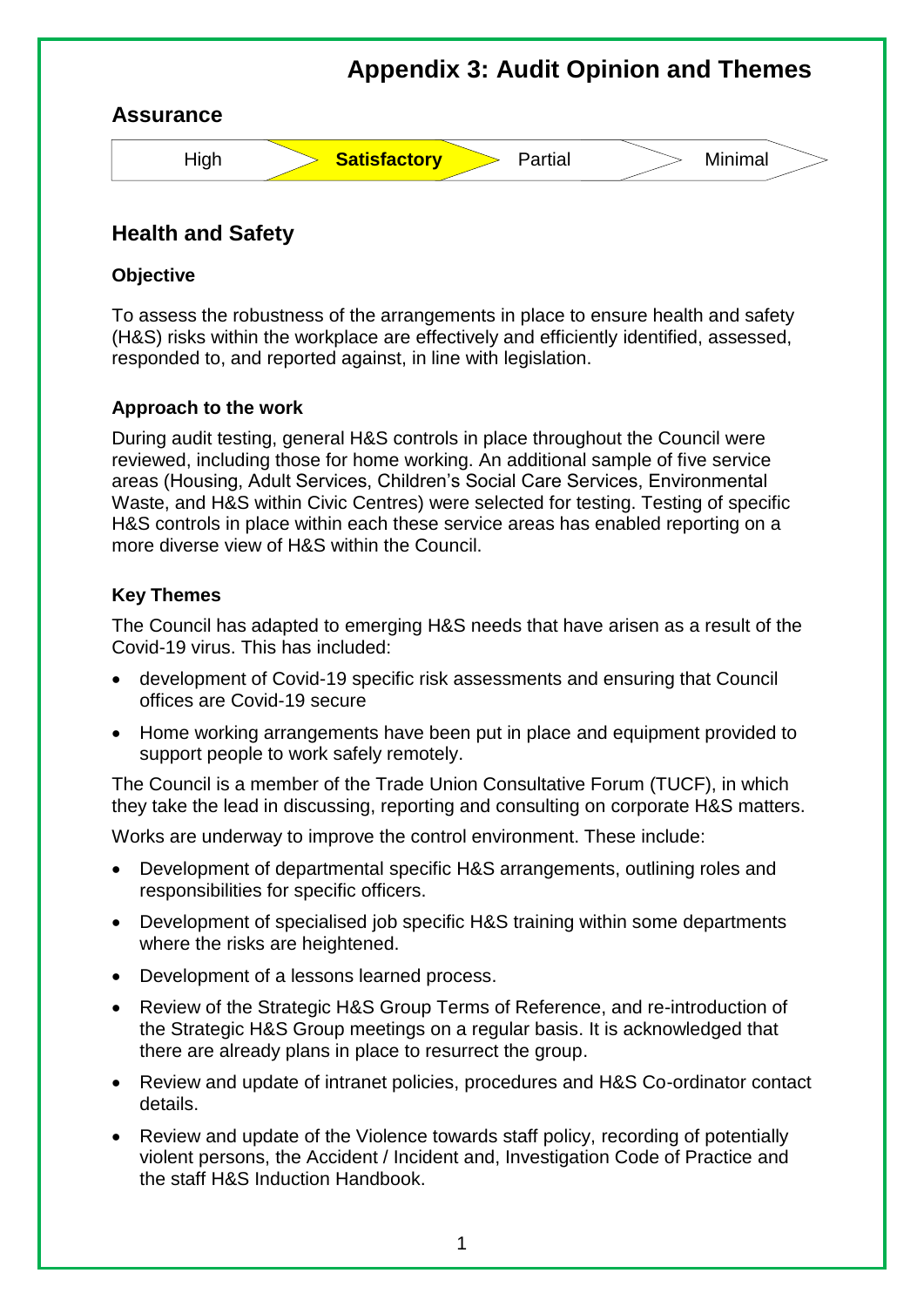

# **General Ledger**

#### **Objective**

To assess whether the key controls effectively prevent or detect material financial errors, on a timely basis, so that this information can be relied upon when producing the Council's Statement of Accounts.

### **Themes**

Effective control of the General Ledger is key to meeting the Council's ongoing business objectives, as all financial transactions are recorded in the General Ledger. This process therefore underpins the reporting of the Council's financial position, as well as being key to Management Information around budget monitoring.

In this audit, we assessed overall governance arrangements in relation the General Ledger; arrangements for user access rights; key reconciliations; journals and virements; and suspense accounts. We identified appropriate controls in many areas, particularly in relation to bank reconciliations, which appear to be subject to a robust process, and to suitable review arrangements. In addition, the Council's suspense account is regularly reviewed, and contains a relatively small financial volume.

We identified five recommendations, none of which represent high risk findings:

- The Council should ensure that procedure notes are regularly reviewed and updated where necessary to reflect best practice and to ensure that written procedures are in line with actual processes (R1).
- The Council should take measures to ensure that access to modify the General Ledger is restricted based on need. We identified that four staff retained access to post journals, although they do not currently work in a finance role. There is an ongoing project which will directly link roles in Business World to job titles, which would provide an automated solution to this issue. However, completion of this project is not expected in the next year, so the Council should consider the need for periodic access reviews in the interim (R2).
- The Council should introduce a spreadsheet to provide central oversight and assurance that reconciliations between the General Ledger and subledgers / feeder systems are completed as expected. Completion of these reconciliations provides assurance over the accuracy of the Council's financial records, but is currently not subject to central oversight. Testing specific reconciliations, we identified that reconciliations between the Accounts Receivable system and the General Ledger were inactive between May and November 2021 due to a staff vacancy (R3).